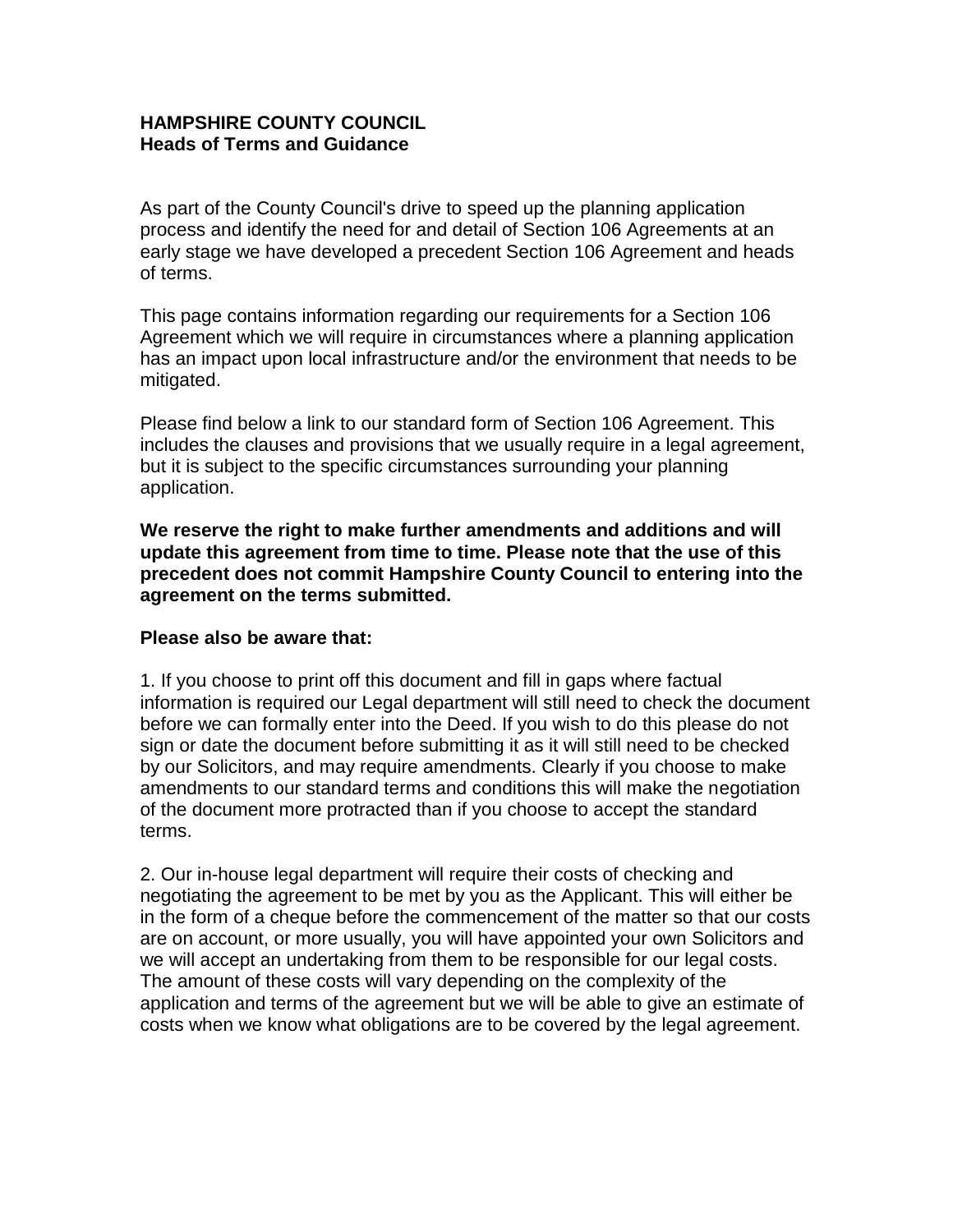3. If the circumstances surrounding your application are complex and meetings to discuss the terms of the agreement are required we will also seek to recover the costs of these meetings.

4. Our legal department will also require evidence of title to the site and would recommend that this is provided at the same time as the Solicitor's undertaking as to costs or money on account.

5. Our legal department are unable to give you legal advice in this matter as they represent the County Council. It is recommended that you obtain your own independent legal advice before you enter into the Agreement.

### **HEADS OF TERMS**

### **CONTACT/APPLICATION DETAILS**

| Site name (if any)        |  |
|---------------------------|--|
| <b>Address</b>            |  |
|                           |  |
|                           |  |
|                           |  |
|                           |  |
| OS grid reference of Site |  |
| Applicant's:              |  |
| <b>Name</b>               |  |
| Telephone number          |  |
| <b>Mobile number</b>      |  |
| <b>Email address</b>      |  |
|                           |  |
| Agent's:                  |  |
| <b>Name</b>               |  |
| <b>Address</b>            |  |
|                           |  |
|                           |  |
| <b>Telephone number</b>   |  |
| <b>Mobile number</b>      |  |
| <b>Email address</b>      |  |
| Solicitor's:              |  |
| <b>Name</b>               |  |
| <b>Address</b>            |  |
|                           |  |
|                           |  |
|                           |  |
| <b>Telephone number</b>   |  |
| <b>Email address</b>      |  |